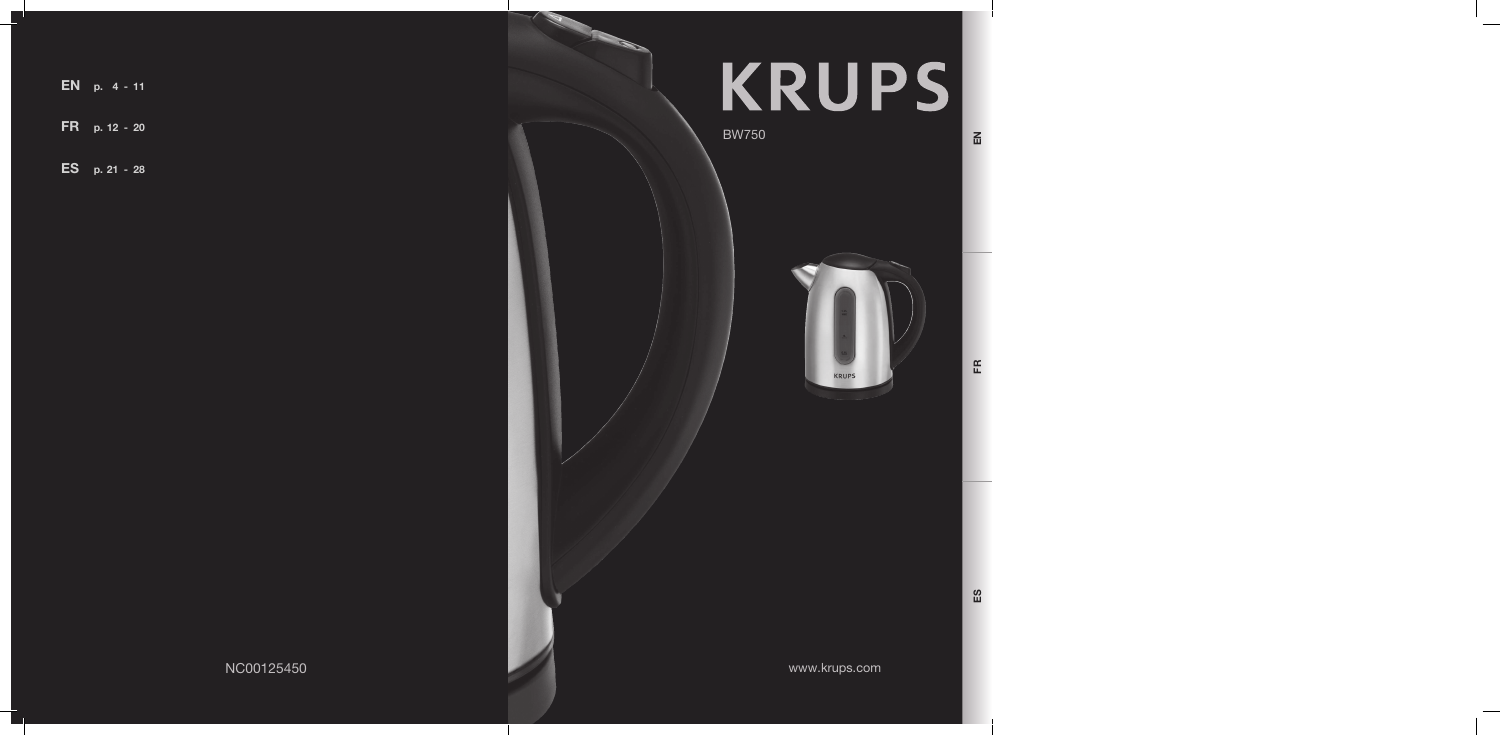











# TABLE OF CONTENTS

 $\Xi$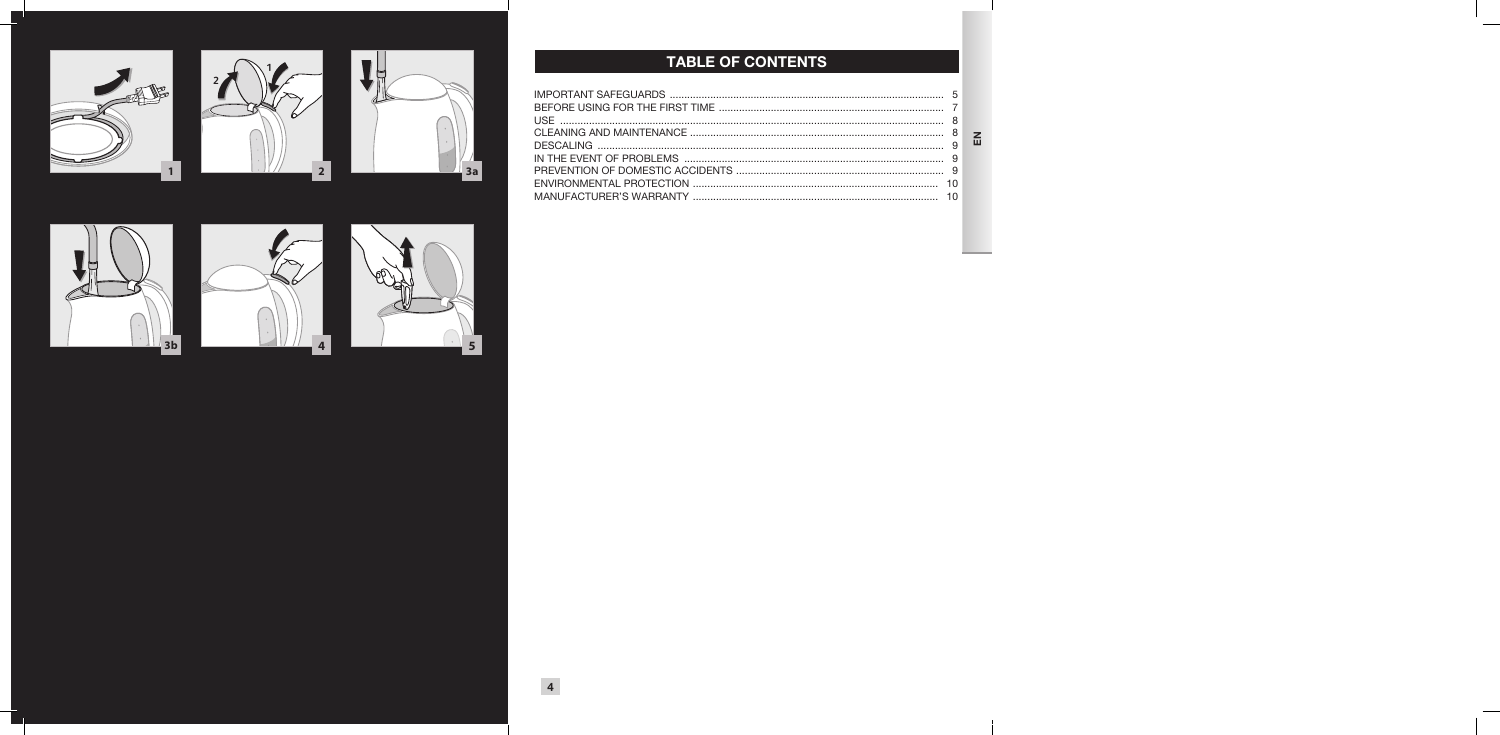Thank you for purchasing a KRUPS kettle. Please read the instructions carefully and keep them at hand.

# IMPORTANT SAFEGUARDS

When using electrical appliances, basic safety precautions should always be followed to reduce the risk of fire, electric shock, and/or injury to persons including the following :

Always read the instructions before first use and keep them handy for future reference.

Only use the kettle to heat water. Never heat other liquids in the kettle. Only plug the kettle into a grounded power outlet. Check that the voltage on the rating plate of the appliance corresponds to that of your electrical installation.

Keep the kettle and its power cord away from any source of heat, from any wet or slippery surface and away from sharp angles.

Your kettle should only be used with its lid locked, with the base and the anti-scale filter supplied.

To protect against fire, electric shock and injury to persons, do not immerse cord, plugs or machine in water or other liquid.

Close supervision is necessary when any appliance is used by or near children.

Do not use outdoors.

Never immerse the kettle, its base or the power cord and plug in water or any other liquid.

Do not touch hot surfaces. Use handles or knobs.

Never use the appliance in a bathroom or close to a water source.

Never use the kettle when your hands or feet are wet.

Do not place the kettle or its base on or near a hot gas or electric burner or a hot surface such as a hotplate or in a heated oven or use it near an open flame.

Place the kettle and its power cord to the back of the work surface.

Always attach plug to appliance first, then plug cord into the wall outlet. To disconnect, turn any control to the off position, then remove plug from wall outlet.

Always unplug the power cord immediately if you observe any anomaly during operation.

Never pull on the power cord to remove it from the wall outlet.

Do not use appliance for other than intended use.

Do not let cord hang over edge of table or counter, or touch hot surfaces. Always remain vigilant when the appliance is on, and in particular be careful of the steam coming out of the spout which is very hot.

 $\Xi$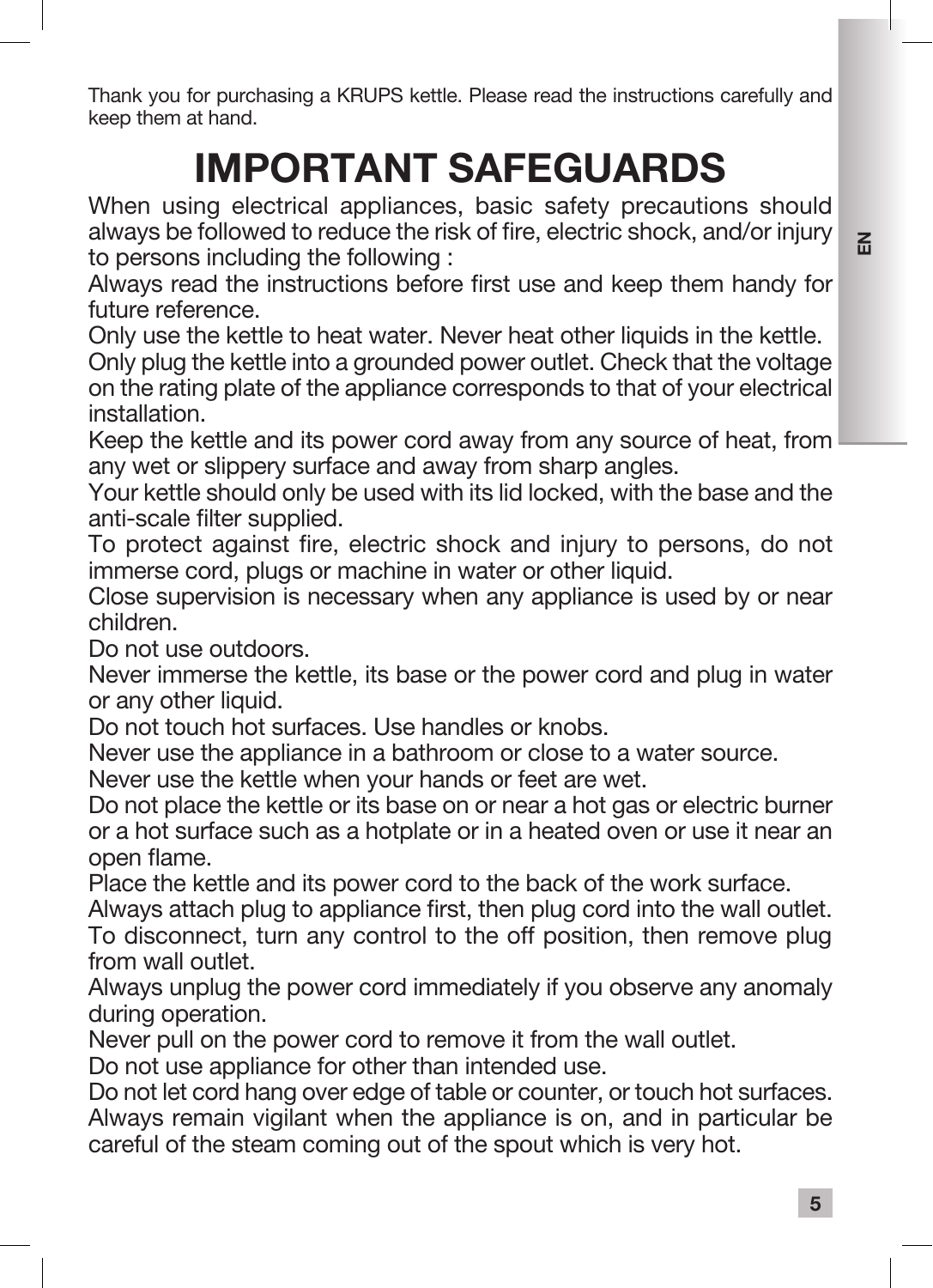$\overline{m}$ 

Also be careful as the body of the stainless steel kettle becomes very hot during operation. Only touch the handle of the kettle.

Never leave your hand or the power cord on the hot parts of the appliance. Never leave the kettle connected to its base during filling, pouring, cleaning or moving.

Always use the filter during heating cycles.

Never touch the filter or the lid when the water is boiling.

Never open the lid when the water is boiling.

Never move the kettle when it is in operation.

Scalding may occur if the lid is removed during the brewing cycle. Protect the appliance from dampness and freezing.

Never use the kettle if the power cord or the plug are damaged. To avoid any danger, always have them replaced by an authorized KRUPS After Sales Service Center.

If your appliance has been damaged or if it is not working properly, do not use it and never attempt to disassemble it. We recommend that you have the appliance inspected. Any work required on the appliance, except for cleaning and descaling according to the instructions for use must be performed by a KRUPS After Sales Service Center.

The warranty covers manufacturing defects and residential use only. Any breakage or damage resulting from a failure to comply with these instructions for use is not covered by the warranty.

Any supply connection error will void the warranty.

The warranty does not cover kettles that fail to operate or operate badly due to a failure to perform descaling operations.

Unplug the appliance if you intend to not use it for an extended period of time or during cleaning operations.

Allow to cool before putting on or taking off parts, and before cleaning the appliance.

Never use scouring pads for cleaning purposes.

To remove the anti-scale filter, remove the kettle from its base and allow it to cool down. Never remove the filter when the appliance is filled with hot water.

Never use any descaling method other than the one recommended.

All appliances are subject to strict quality control procedures. These include actual usage tests on randomly selected appliances, which would explain any traces of use.

This appliance is not designed to be used by children or people without knowledge or experience with the product, unless they are supervised or given prior instruction concerning use of the appliance by a person responsible for their safety.

Keep the appliance out of reach of children.

Children should be supervised to ensure that they do not play with the appliance.

Never heat the kettle when it is empty.

Never fill the kettle past the maximum water level mark, nor below the minimum water level mark. If the kettle is too full, some water may spray out.

Your appliance is designed for residential use only.

The use of accessory attachments not recommended by the appliance manufacturer may result in fire, electric shock or injury to persons.

# SAVE THESE INSTRUCTIONS CAUTION

This machine is intended for household use only. Any servicing other than cleaning and user maintenance should be performed by the nearest authorized Krups Service Center. Visit our website at www.krupsusa.com in the USA or www.krups.ca in Canada or contact your respective country's Consumer Service department for the service center nearest to you. To reduce the risk of fire or electric shock, do not attempt to disassemble the machine. Repair should be done by an authorized Krups Service Center only.

# SHORT CORD INSTRUCTIONS

- A. A short power cord or a detachable power cord is provided to reduce the risks of becoming entangled in or tripping over a longer cord accidentally.
- **B.** Longer detachable power cords or extension cords are available and may be used if care is exercised in their use.
- C. If a long detachable power cord or an extension cord is used:
	- 1) the marked electrical rating of the detachable power cord or extension cord should be at least as great as the electrical rating of the appliance.
	- 2) If the appliance is of the grounded type, the extension cord should be a grounding type 3-wire cord.
	- 3) the longer cord should be arranged so that it will not drape over the counter where it can be pulled on by children or tripped over accidentally. The appliance may have a polarized plug (one blade is wider than the other). To reduce the risk of electric shock, this plug is intended to fit into a polarized outlet only one way. If the plug does not fit fully into the outlet, reverse the plug. If it still does not fit, contact a qualified electrician. Do not attempt to modify the plug in anyway.

Krups reserves the right to modify the characteristics or components at any time in the interests of the consumer.

# BEFORE USING FOR THE FIRST TIME

1 Remove all of the various packaging, stickers or accessories from both the inside and outside of the kettle. 2 Adjust the length of the cord by unwinding it under the base. Wedge the cord into the notch. (fig 1) Throw away the water from the first two/three uses as it may contain dust. Rinse the kettle and the filter separately.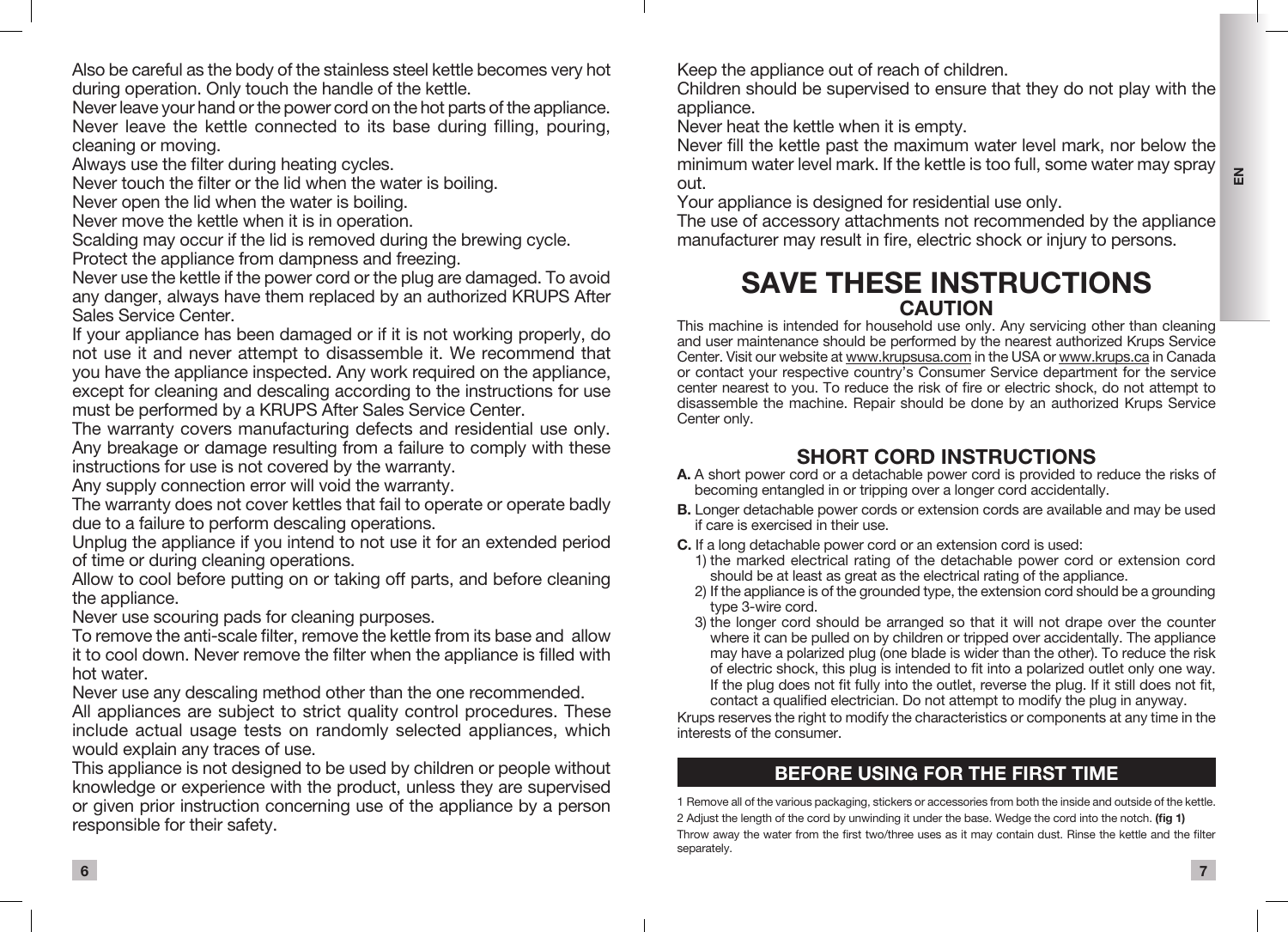### USE

### 1 To open the lid:

Press down on the locking system button. (fig 2) When you press on the locking system button the lid will lift automatically. To lock the lid push down on the top part of the locking system button.

*Note: Do not use your kettle without its lid. In case the lid is lost or broken, please contact your after sales service center.*

### 2 Place the base on a flat, stable, heat-resistant surface away

from water splashes and any sources of heat. *Note: Kettle is only to be used with the base provided.*

# 3 Fill the kettle with the desired amount of water. (fig 3a and 3b)

*You can fill it through the spout, which ensures better maintenance of the filter.*

*Never fill the kettle when it is on its base.*

*Do not fill it above the maximum level, or below the minimum level. If the kettle is too full, boiling water may spill out.*

*Do not use without water.*

*Check that the lid is closed properly before use.*

*The kettle must always be used with its own anti-scale filter.*

### 4 Position the kettle on its base. Plug it into the wall outlet.

### 5 To start the kettle.

Press the on/off button positioned on the top of the handle. (fig 4)

### 6 The kettle has a on/off light.

#### 7 The kettle will switch off automatically.

As soon as the water reaches boiling point. You can stop it manually, before removing it from its base to pour the water. The indicator light will go out when the water reaches boiling point. Make sure that the on/off button is in the off position after boiling and that the kettle has switched off before removing it from its base. *Do not leave water in the kettle after use as this quickens the formation of scale.*

# CLEANING AND MAINTENANCE

#### Cleaning your kettle.

Unplug it.

Let it cool down and clean the outside with a damp sponge.

*Never immerse the kettle, its base, the cord or the electric plug in water: the electrical connections or the switch must not come into contact with water.*

*Do not use scouring pads.*

# Cleaning the filter. (fig 5)

The removable filter consists of mesh to retain the particles of scale and prevent them from falling into your cup when pouring. This filter neither treats nor removes the hardness of the water. It thus conserves all the qualities of the water. With very hard water, the filter can clog very quickly (10 to 15 uses). It is important to clean it regularly. If it is wet, put it under a running tap, if dry, then brush it gently. Sometimes the scale will not detach itself; it will then need descaling.

*To remove the anti-scale filter, lift the kettle off its base and allow to cool. Never remove the filter when the appliance is full of hot water. Open the lid then pull the filter out of the spout and clean it.*

# DESCALING

De-scale regularly, preferably at least once a month or more frequently if your water is very hard.

### To de-scale your kettle:

#### Using white vinegar:

- fill the kettle with 19 Oz of vinegar,
- leave to stand for 1 hour without heating.

#### Using citric acid:

- boil 19 Oz of water,

 - add 25 g of citric acid and leave to stand for 15 min. Empty the kettle and rinse it out 5 or 6 times. Do it again if necessary.

### To de-scale your filter:

Soak the filter in white vinegar or diluted citric acid. *Never use a de-scaling method other than that recommended.*

# IN THE EVENT OF PROBLEMS

#### There is no evident damage to your kettle.

The kettle does not work or stops before coming to the boil.

- Check that your kettle is properly connected.
- The kettle has been switched on without water or an accumulation of scale has caused the unit to overheat: allow the kettle to cool and fill it with water. Descale first if scale has accumulated.

Switch it on: the kettle should start working again after about 15 minutes.

#### Operate your kettle for the first time using water to rinse it. Make the operation 3 to 5 times.

IF YOUR KETTLE HAS BEEN DROPPED, IF IT LEAKS OR IF THERE IS VISIBLE DAMAGE TO THE POWER CORD, THE PLUG OR THE BASE OF THE KETTLE.

Return your kettle to your KRUPS After-Sales Service Center, only they are authorized to carry out repairs. See the warranty conditions and list of centers in the booklet supplied with your kettle. The type and serial number are shown on the bottom of your kettle. This warranty covers manufacturing defects and domestic use only. Any breakage or damage resulting from failure to comply with the instructions for use is not covered by the warranty.

- KRUPS reserves the right to modify the characteristics or components of its kettles at any time in the interests of the consumer.
- Do not use the kettle. No attempt must be made to dismantle the kettle or its safety devices.
- If the supply cord is damaged, it must be replaced by the manufacturer, its after-sales service center or a similarly qualified person, in order to avoid any danger.

# PREVENTION OF DOMESTIC ACCIDENTS

For a child, a burn or scald, even if slight, can sometimes be serious.

As they grow up, teach your children to beware of hot liquids to be found in the kitchen. Position the kettle and its supply cord well to the back of the work surface, out of the reach of children.

If an accident does occur, run cold water over the scald immediately and call a doctor if necessary.

 - In order to avoid any accident: do not carry your child or baby at the same time as drinking or carrying a hot drink.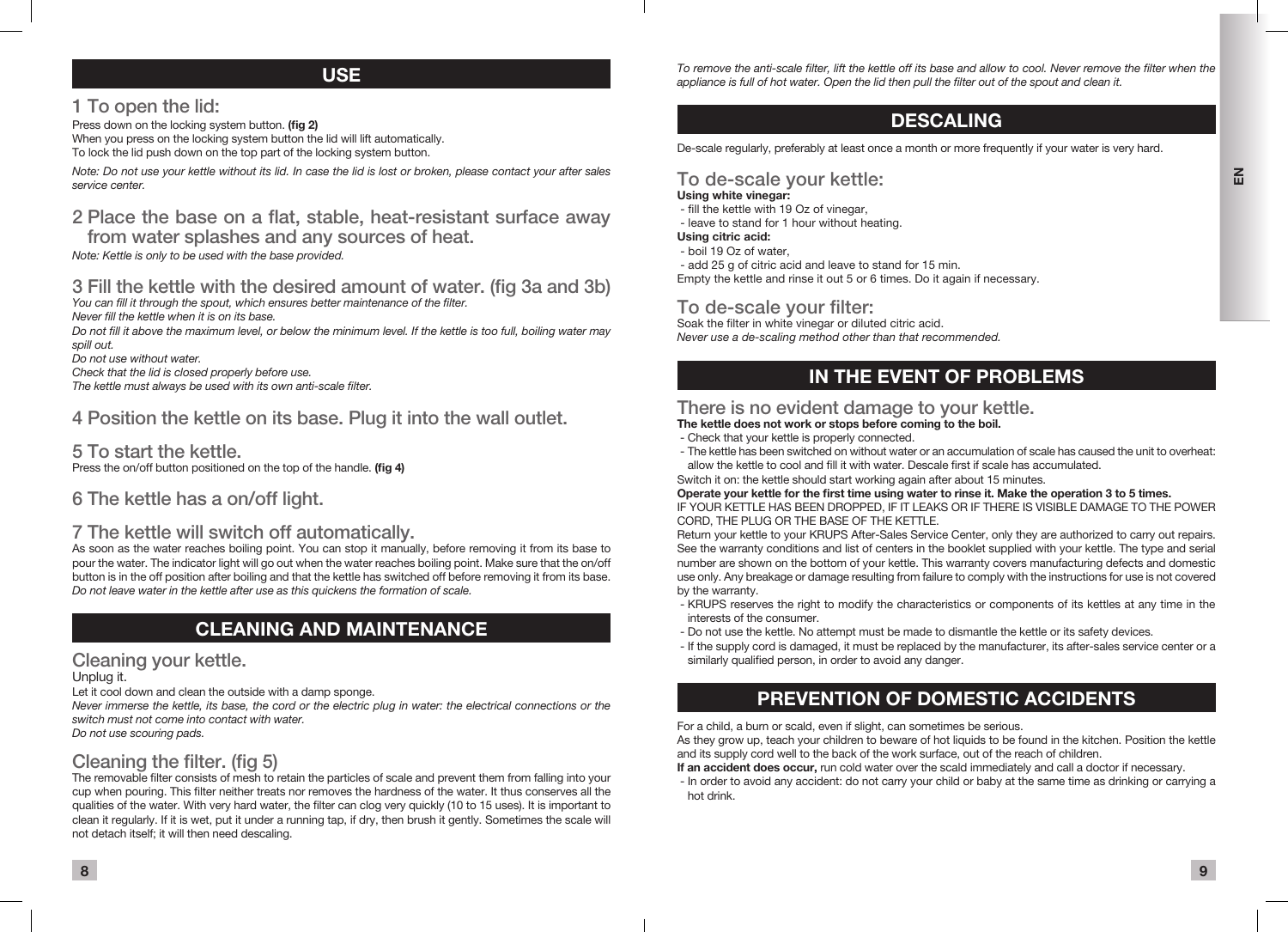### ENVIRONMENTAL PROTECTION

Let's all help protect the environment !



 Your appliance contains many recyclable materials that can be recovered or recycled.

 $\bullet$  Leave it at a local civic waste collection point.

### MANUFACTURER'S WARRANTY

 $\mathbb{Z}$ : www.krups.com

With a strong commitment to the environment, most of Krups products are repairable during and after the warranty period. Before returning any defective products to the point of purchase, please call Krups consumer service directly at the phone number below for repair options. Your help to sustain the environment is appreciated!

#### After sales service

The appliance isn't user-serviceable. If it's not working properly, check that:

- You've followed the instructions correctly;

- The main supply fuse/circuit breaker hasn't blown/tripped.

If it still doesn't work, consult your retailer.

#### The Warranty

This product is warranted by Krups for a period of 2 years against any manufacturing defect in materials or workmanship, starting from the initial date of purchase.

The manufacturer's warranty by Krups is an extra benefit which does not affect consumer's Statutory Rights.

The Krups warranty covers all costs related to restoring the proven defective product so that it conforms to its original specifications, through the repair or replacement of any defective part and the necessary labor. At Krups's choice, a replacement product may be provided instead of repairing a defective product. Krups's sole obligation and your exclusive resolution under this warranty are limited to such repair or replacement.

#### Conditions & Exclusions

The Krups warranty only applies within USA, Canada & Mexico, and is valid only on presentation of a proof of purchase. The product can be taken directly in person to an authorized service centre or must be adequately packaged and returned, by recorded delivery (or equivalent method of postage), to a Krups authorized service centre. Full address details for each country's authorized service centre are listed on the Krups website (www.krups.com) or by calling the appropriate telephone number listed below to request the appropriate postal address.

Krups shall not be obliged to repair or replace any product which is not accompanied by a valid proof of purchase.

This warranty will not cover any damage which could occur as a result of misuse, negligence, failure to follow Krups instructions, use on current or voltage other than as stamped on the product, or a modification or unauthorized repair of the product. It also does not cover normal tear and wear, maintenance or replacement of consumable parts, and the following:

-using the wrong type of water

- -scaling (any de-scaling must be carried out according to the instructions for use);
- -ingress of water, dust or insects into the product;
- -mechanical damages, overloading
- -damages or bad results due to wrong voltage or frequency
- -accidents including fire, flood, lightning, etc
- -professional or commercial use
- -damage to any glass or porcelain ware in the product

This warranty does not apply to any product that has been tampered with, or to damages incurred through improper use and care, faulty packaging by the owner or mishandling by any carrier.

The Krups manufacturer's warranty applies only for products purchased and used in USA, Canada & Mexico. Where a product purchased in one country and then used in another one:

- a) The Krups warranty duration is the one in the country of usage of the product, even if the product was purchased in another listed country with different warranty duration.
- b) The Krups warranty does not apply in case of non conformity of the purchased product with the local standards, such as voltage, frequency, power plugs, or other local technical specifications
- c) The repair process for products purchased outside the country of use may require a longer time if the product is not locally sold by Krups
- d) In cases where the product is not repairable in the new country, the Krups warranty is limited to a replacement by a similar product or an alternative product at similar cost, where possible.

#### Consumer Statutory Rights

This Krups manufacturer's warranty does not affect the statutory rights a consumer may have or those rights that cannot be excluded or limited, nor rights against the retailer from which the consumer purchased the product. This warranty gives a consumer specific legal rights, and the consumer may also have other legal rights which vary from State to State or Country to Country or Province to Province. The consumer may assert any such rights at his sole discretion.

#### Additional information

Accessories, Consumables and end-user replaceable parts can be purchased, if locally available, as described in Krups internet site.





 $\mathbf{F}_{\text{m}}$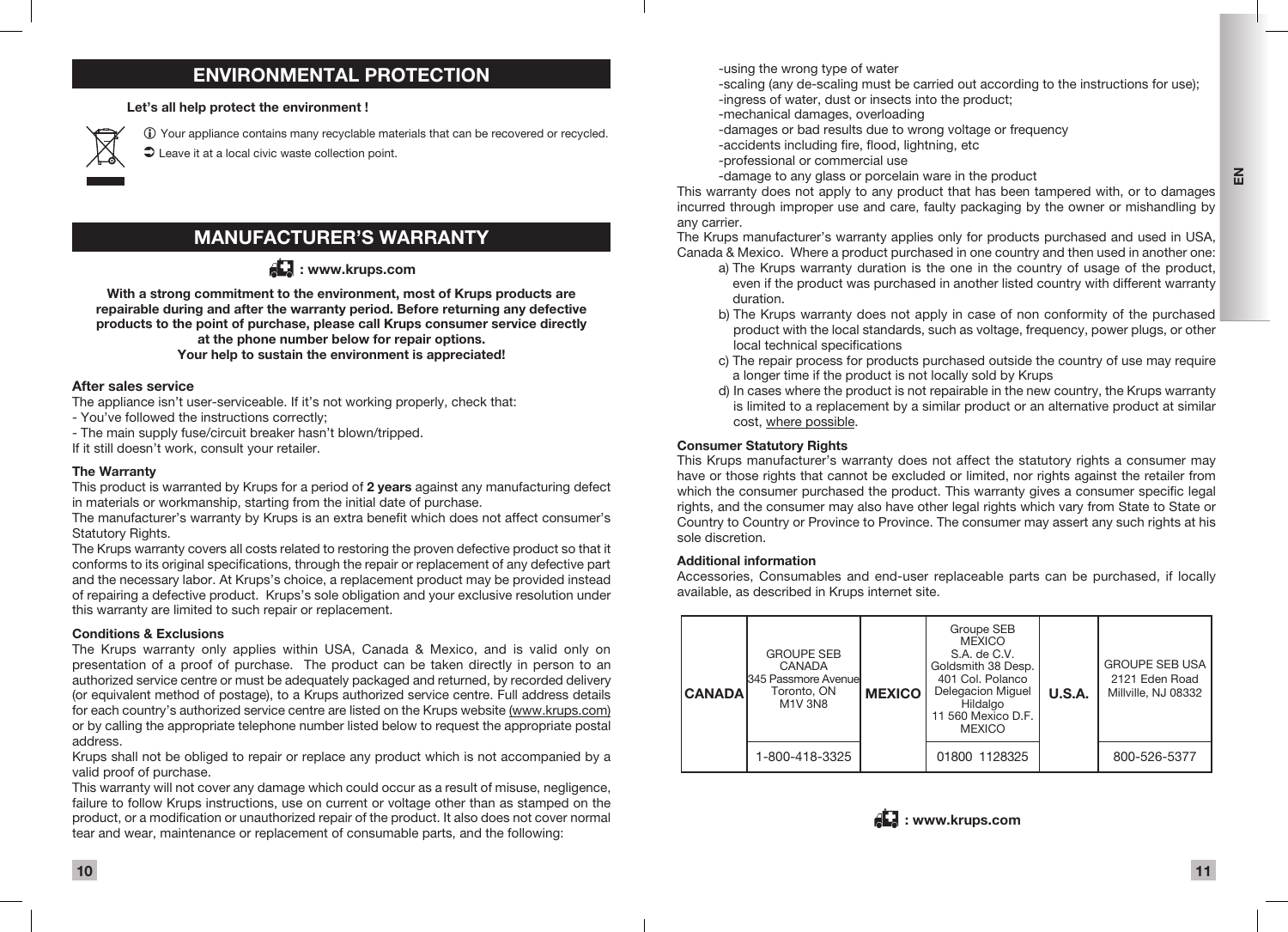### TABLE DES MATIÈRES

Merci d'avoir acheté une bouilloire KRUPS. Veuillez lire les instructions soigneusement et les garder à portée de la main.

# IMPORTANTES MISES EN GARDE

Lorsque vous utilisez un appareil électrique, afin de réduire les risques d'incendie, de choc électrique et de blessure, des consignes de sécurité élémentaires doivent toujours être observées et en particulier les suivantes :

Toujours lire le mode d'emploi au complet avant la première utilisation et le garder à portée de la main pour références futures.

Utiliser la bouilloire uniquement pour chauffer de l'eau. Ne jamais verser d'autres liquides dans la bouilloire.

Brancher la bouilloire seulement dans une prise mise à la terre. Vérifier que le voltage indiqué sur la plaque signalétique de l'appareil correspond à celui de l'installation électrique.

Garder la bouilloire et son cordon d'alimentation loin des sources de chaleur, des surfaces humides ou glissantes et d'angles coupants.

Utiliser la bouilloire seulement avec le couvercle fermé et verrouillé, avec la base et le filtre antitartre fourni avec l'appareil.

Pour éviter les incendies, les chocs électriques et les blessures, ne pas immerger le cordon, la prise ou l'appareil dans de l'eau ou dans tout autre liquide.

Une surveillance étroite est nécessaire lorsque l'appareil est utilisé par ou à proximité d'enfants.

L'usage d'accessoires non testés pour être utilisés avec cet appareil peut causer des blessures.

Ne pas utiliser l'appareil à l'extérieur.

Ne pas utiliser l'appareil pour un autre usage que celui pour lequel il a été conçu.

Ne jamais immerger la bouilloire, la base, le cordon d'alimentation ou la fiche dans l'eau ou dans tout autre liquide.

Ne jamais utiliser l'appareil dans une salle de bain ou à proximité d'une source d'eau.

Ne jamais utiliser la bouilloire avec les pieds ou les mains mouillés.

Ne pas toucher aux surfaces chaudes. Utiliser les poignées ou les boutons.

Ne jamais placer la bouilloire ou sa base sur une surface chaude comme une plaque chauffante ni l'utiliser près d'une flamme nue.

Placer la bouilloire et son cordon d'alimentation au fond de la surface de travail.

Toujours brancher le cordon d'abord sur l'appareil, puis ensuite dans la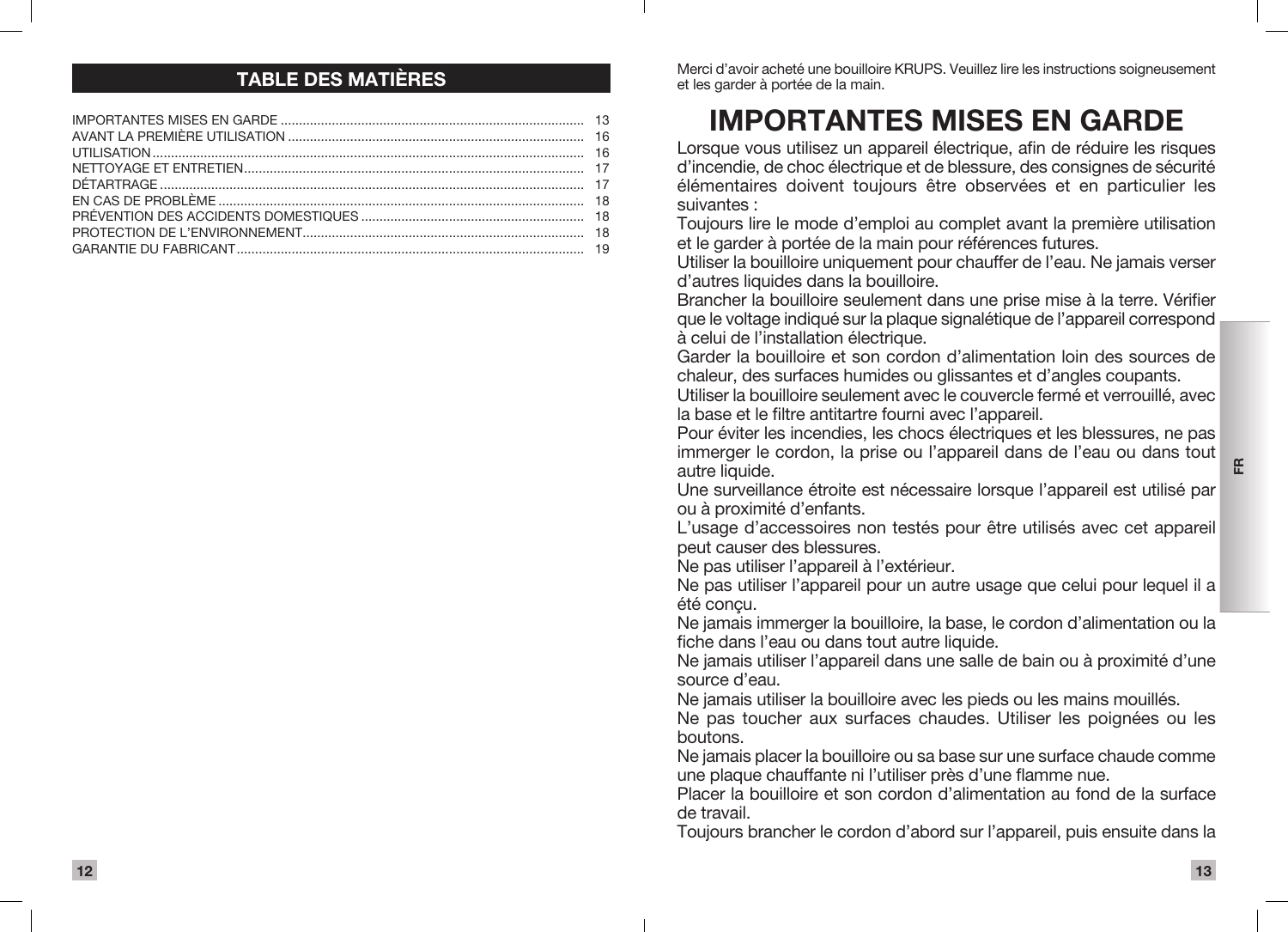prise murale. Pour le débrancher, tourner les commandes à « off » (arrêt), puis débrancher de prise murale.

Débrancher immédiatement le cordon d'alimentation si une anomalie survient pendant le fonctionnement.

Ne jamais tirer sur le cordon pour débrancher l'appareil.

Ne jamais laisser le cordon pendre d'une table ou d'un comptoir pour éviter tout risque que l'appareil ne tombe.

Ne pas utiliser l'appareil pour un autre usage que celui pour lequel il a été conçu.

Demeurer vigilent lorsque l'appareil est en marche et porter une attention particulière à la vapeur qui s'échappe du bec car elle est très chaude.

Porter une attention particulière aux parties en acier inoxydable de l'appareil car elles deviennent très chaudes pendant le fonctionnement. Toucher uniquement la poignée de la bouilloire.

Ne jamais laisser les mains ou le cordon d'alimentation sur les parties chaudes de l'appareil.

Ne jamais laisser la bouilloire branchée sur sa base pendant le remplissage, le versage, le nettoyage ou lorsqu'elle est déplacée.

Toujours utiliser le filtre pendant le cycle de chauffe.

Ne jamais toucher le filtre ou le couvercle lorsque l'eau bout.

Ne jamais ouvrir le couvercle lorsque l'eau bout.

Enlever le couvercle pendant le cycle d'infusion peut causer des brûlures. Ne jamais déplacer la bouilloire lorsqu'elle est en fonctionnement.

Protéger l'appareil de l'humidité et du gel.

Ne jamais utiliser la bouilloire si le cordon ou la prise a été endommagé. Pour éviter tout risque, faire remplacer la partie endommagée dans un centre de service autorisé KRUPS.

Si l'appareil a été endommagé ou s'il ne fonctionne pas correctement, ne pas l'utiliser et ne jamais tenter de le démonter. Il est recommandé de le faire inspecter.

Toute opération autre que le nettoyage et le détartrage effectués en conformité avec les instructions doit être faite par le personnel d'un centre de service agréé KRUPS.

La garantie couvre les défauts de fabrication et une utilisation domestique seulement. Tout bris ou dommage résultant d'un non respect des instructions d'utilisation n'est pas couvert par la garantie.

Tout mauvais branchement annule la garantie.

La garantie ne couvre pas les bouilloires qui fonctionnent mal ou qui ne fonctionnent pas en raison de l'absence de détartrage.

Débrancher l'appareil s'il n'est pas utilisé pendant une période prolongée et au moment de le nettoyer.

Laisser l'appareil refroidir avant d'installer ou d'enlever des accessoires et avant de le nettoyer.

Ne jamais utiliser de tampons abrasifs pour nettoyer l'appareil.

Pour enlever le filtre antitartre, retirer la bouilloire de la base et la laisser refroidir.

Ne jamais enlever le filtre lorsque l'appareil est rempli d'eau chaude.

Ne jamais utiliser une méthode de détartrage autre que celle recommandée.

Tous les appareils sont soumis à un contrôle strict de la qualité. Cela inclut des tests au hasard sur certains appareils, ce qui pourrait expliquer d'éventuelles traces d'utilisation.

Cet appareil n'est pas prévu pour être utilisé par des personnes (y compris les enfants) dénuées d'expérience ou de connaissance, sauf si elles ont pu bénéficier, par l'intermédiaire d'une personne responsable de leur sécurité, d'une surveillance ou d'instructions préalables concernant l'utilisation de l'appareil.

Garder l'appareil hors de la portée des enfants.

Il convient de surveiller les enfants pour qu'ils ne jouent pas avec l'appareil.

Ne jamais utiliser la bouilloire à vide.

Ne jamais remplir la bouilloire au-delà du niveau maximal indiqué, ni sous le niveau minimal indiqué. Si la bouilloire est trop pleine, de l'eau **E** pourrait éclabousser.

Utilisation domestique seulement.

L'utilisation d'accessoires non recommandés par le fabricant de l'appareil peut causer un incendie, un choc électrique ou des blessures.

# CONSERVEZ CES DIRECTIVES ATTENTION

Cet appareil est conçu pour une utilisation domestique seulement. Toute opération autre que le nettoyage et le détartrage effectués en conformité avec les instructions doit être faite par le personnel d'un centre de service agréé KRUPS. Visiter notre site Web www.krups.ca au Canada ou communiquer avec le service à la clientèle pour le centre de service le plus près de chez vous. Afin de réduire les risques d'incendie et de choc électrique, ne pas démonter l'appareil. Toute réparation doit être effectuée par le personnel d'un centre de service agréé Krups uniquement.

# INSTRUCTIONS POUR LE CORDON COURT

- A. Un cordon d'alimentation court ou amovible est fourni avec l'appareil pour éviter qu'il ne s'emmêle ou qu'on trébuche dessus.
- B. Des rallonges et des cordons plus longs peuvent être utilisés, mais l'utilisateur doit prendre les précautions nécessaires.
- C. Si vous utilisez une rallonge ou un cordon d'alimentation plus long :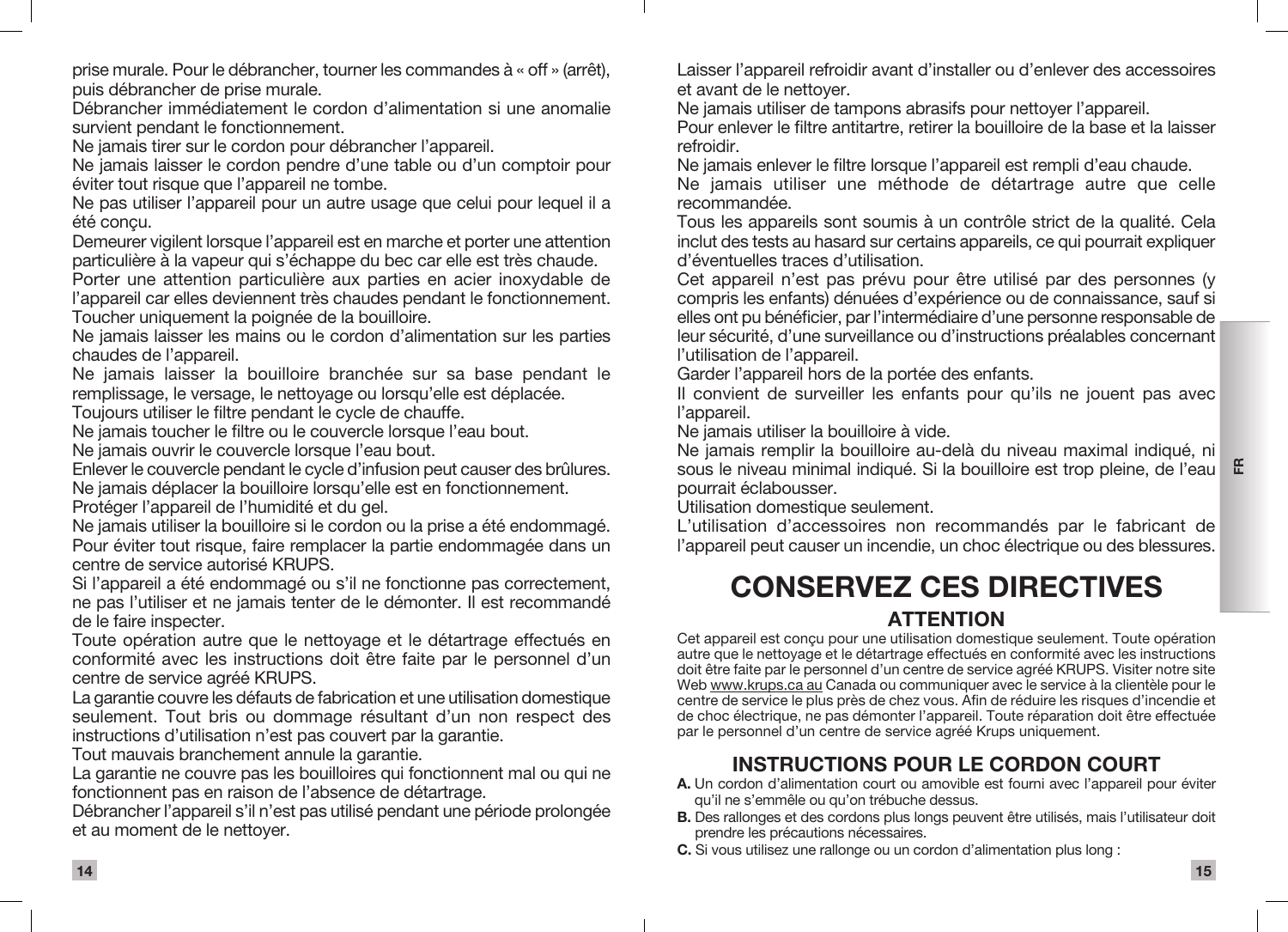- 1) Le calibre spécifié sur le cordon ou la rallonge doit être égal ou supérieur à celui indiqué sur l'appareil.
- 2) Si l'appareil est mis à la terre, le cordon ou la rallonge doit être du type mis à la terre (à 3 fils).
- 3) Le cordon d'alimentation doit être placé de façon à ce qu'il ne pende pas du plan de travail ou du haut de la table car un enfant pourrait tirer dessus ou trébucher accidentellement.

L'appareil peut être équipé d'une prise polarisée (une lame est plus large que l'autre). Pour réduire les risques de chocs électriques, cette fiche ne peut se brancher que dans un sens. Si la fiche ne rentre pas correctement dans la prise murale, retournez-la. Si elle ne rentre toujours pas, contactez un électricien. N'essayez en aucune façon de modifier la prise.

Dans le but d'améliorer ses produits, Krups se réserve le droit de modifier les spécifications sans avis préalable.

# AVANT LA PREMIÈRE UTILISATION

- 1 Enlevez tous les emballages, autocollants ou accessoires divers à l'intérieur comme à l'extérieur de la bouilloire.
- 2 Réglez la longueur du cordon en l'enroulant sous le socle. Coincez le cordon dans l'encoche. (fig 1)

Jetez l'eau des deux/trois premières utilisations car elle pourrait contenir des poussières. Rincez la bouilloire et le filtre séparément.

### UTILISATION

#### 1 Pour ouvrir le couvercle :

Appuyez sur le système de verrouillage. (fig 2)

Quand vous appuyez sur le système de verrouillage, le couvercle se relève automatiquement. Pour bloquer le couvercle, appuyez sur la partie supérieure du système de fermeture. *Note : Cette bouilloire n'est pas conçue pour fonctionner sans son couvercle : en cas de perte* 

*ou de casse, veuillez contacter vote centre SAV. Ne pas réutiliser la bouilloire sans son couvercle.*

### 2 Posez le socle sur une surface lisse, propre et froide.

*Note : Votre bouilloire ne doit être utilisée qu'avec le socle qui lui est associé et son propre filtre anti tartre.*

### 3 Remplissez la bouilloire avec la quantité d'eau désirée. (fig 3a et 3b)

*Vous pouvez remplir par le bec, ce qui assure un meilleur entretien du filtre.*

*Ne jamais remplir la bouilloire lorsqu'elle est sur son socle.*

*Ne pas remplir au-dessus du niveau maxi, ni en-dessous du niveau mini. Si la bouilloire est trop remplie, de l'eau bouillante peut déborder.*

*Ne pas utiliser sans eau.*

*Vérifier que le couvercle est bien fermé avant utilisation.*

4 Positionnez la bouilloire sur son socle. branchez sur le secteur.

# 5 Pour mettre la bouilloire en marche.

Appuyez sur le bouton marche/arrêt positionné en haut ou en bas de la poignée. (fig 4)

6 La bouilloire possède un marche/arrêt lumineux.

### 7 La bouilloire s'arrêtera automatiquement.

Dès que l'eau arrivera à ébullition. Vous pouvez l'arrêter manuellement, avant de la retirer de son socle pour servir. Le voyant lumineux s'éteindra en même temps que l'eau arrivera à ébullition. S'assurer que le bouton marche/arrêt est bien sur la position arrêt après ébullition et que la bouilloire est arrêtée avant de la retirer de son socle. *Ne pas laisser d'eau dans la bouilloire après utilisation.*

# NETTOYAGE ET ENTRETIEN

#### Pour nettoyer votre bouilloire. Débranchez-la.

Laissez-la refroidir et nettoyez-la avec une éponge humide.

*Ne plongez jamais la bouilloire, son socle, le fil ou la prise électrique dans l'eau : les connections électriques ou l'interrupteur ne doivent pas être en contact avec l'eau. N' utilisez pas de tampons abrasifs.*

# Pour nettoyer le filtre. (fig 5)

Le filtre amovible est constitué d'une toile qui retient les particules de tartre et les empêche de tomber dans votre tasse lors du versage. Ce filtre ne traite pas et ne supprime pas le calcaire de l'eau. Il préserve donc toutes les qualités de l'eau. Avec de l'eau très calcaire, le filtre sature très rapidement (10 à 15 utilisations). Il est important de le nettoyer régulièrement. S'il est humide, passez-le sous l'eau, et s'il est sec, brossez-le doucement. Parfois le tartre ne se détache pas : procédez alors à un détartrage.

# DÉTARTRAGE

Détartrez régulièrement, de préférence au moins 1 fois/mois, plus souvent si votre eau est très calcaire.

### Pour détartrer votre bouilloire :

#### Utilisez du vinaigre blanc à 8° du commerce :

- remplissez la bouilloire avec 1/2 l de vinaigre,
- laissez agir 1 heure à froid.

### De l'acide citrique :

- faites bouillir 1/2 l d'eau,
- ajoutez 25 g d'acide citrique laissez agir 15 min.

Videz votre bouilloire et rincez-la 5 ou 6 fois. Recommencez si nécessaire.

# Pour détartrer votre filtre :

Faites tremper le filtre dans du vinaigre blanc ou de l'acide citrique dilué. *N'utilisez jamais une autre méthode de détartrage que celle préconisée.*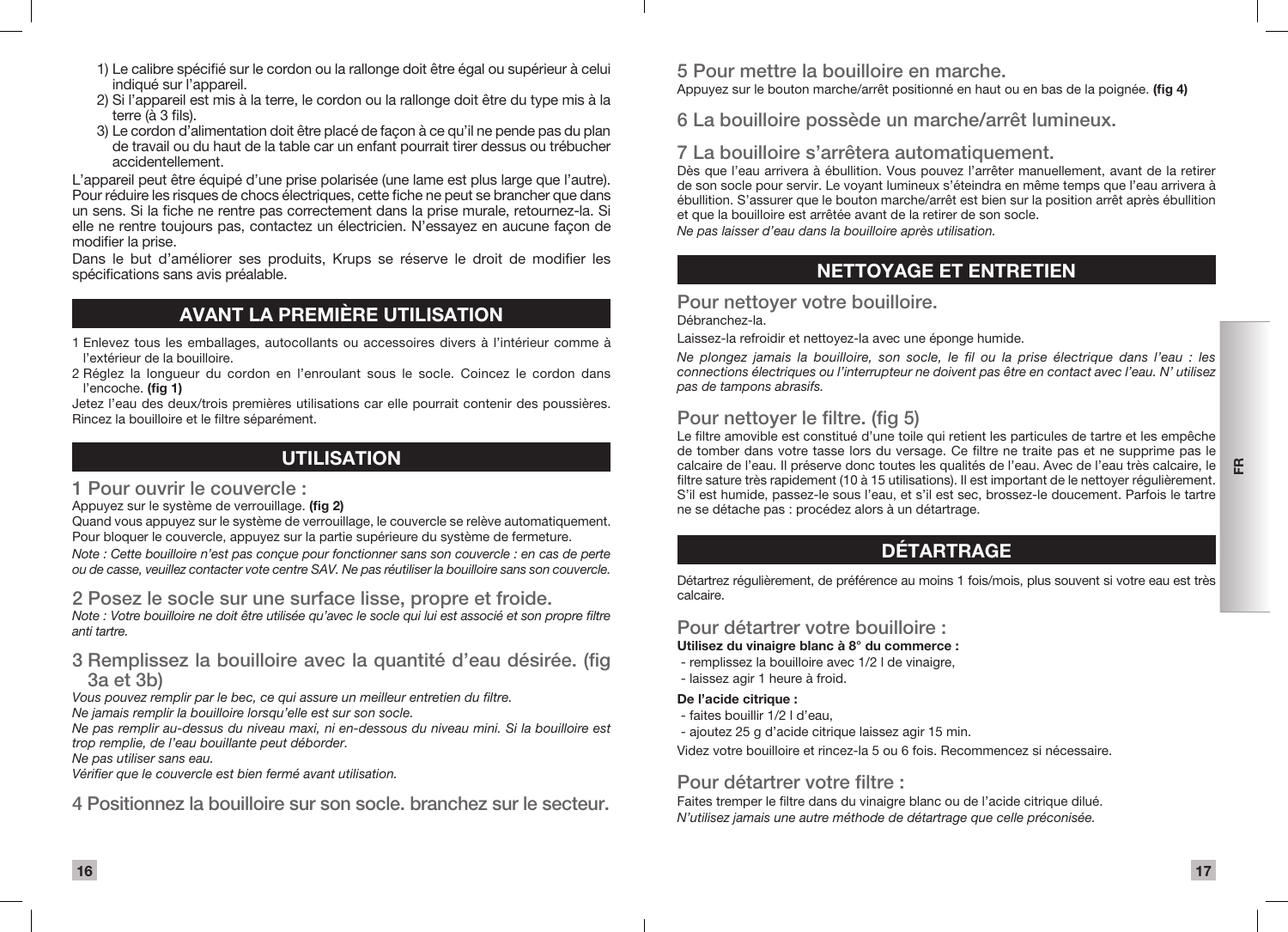### EN CAS DE PROBLÈME

#### Votre bouilloire n'a pas de dommage apparent.

#### La bouilloire ne fonctionne pas, ou s'arrête avant ébullition.

- Vérifiez que votre bouilloire a bien été branchée.
- La bouilloire a fonctionné sans eau, ou du tartre s'est accumulé, provoquant le déclenchement du système de sécurité contre le fonctionnement à sec : laissez refroidir la bouilloire, remplissez d'eau.

Mettez en marche à l'aide de l'interrupteur : la bouilloire recommence à fonctionner après environ 15 minutes.

#### Lors de la première utilisation, rincez la bouilloire à l'eau. Répétez l'opération 3 à 5 fois. SI VOTRE BOUILLOIRE EST TOMBÉE, SI ELLE PRÉSENTE DES FUITES, SI LE CORDON. LA PRISE OU LE SOCLE DE LA BOUILLOIRE SONT ENDOMMAGÉS DE FAÇON VISIBLE.

Retournez votre bouilloire à votre Centre de Service Après-Vente KRUPS, seul habilité à effectuer une réparation. Voir conditions de garantie et liste des centres sur le livret fourni avec votre bouilloire. Le type et le numéro de série sont indiqués sur le fond de votre modèle. Cette garantie couvre les défauts de fabrication et l'usage domestique uniquement. Toute casse ou détérioration résultant du non respect des instructions d'utilisation n'entre pas dans le cadre de la garantie.

- Krups se réserve le droit de modifier à tout moment, dans l'intérêt du consommateur, les caractéristiques ou composants de ses bouilloires.
- N'utilisez pas la bouilloire. Aucune tentative ne doit être faite pour démonter l'appareil ou les dispositifs de sécurité.
- Si le câble d'alimentation est endommagé, il doit être remplacé par le fabricant, son service après-vente ou une personne de qualification similaire afin d'éviter un danger.

### PRÉVENTION DES ACCIDENTS DOMESTIQUES

Pour un enfant, une brûlure même légère peut parfois être grave.

Au fur et à mesure qu'ils grandissent, apprenez à vos enfants à faire attention aux liquides chauds pouvant se trouver dans une cuisine. Placez bouilloire et cordon bien à l'arrière du plan de travail, hors de portée des enfants.

Si un accident se produit, passez de l'eau froide immédiatement sur la brûlure et appelez un médecin si nécessaire.

 - Afin d'éviter tout accident : ne portez pas votre enfant ou bébé lorsque vous buvez ou transportez une boisson chaude.

### PROTECTION DE L'ENVIRONNEMENT

#### Participons à la protection de l'environnement !



 Votre appareil contient de nombreux matériaux valorisables ou recyclables.

 Confiez celui-ci à un point de collecte ou à défaut dans un centre de service agréé KRUPS pour que son traitement soit effectué.

### GARANTIE DU FABRICANT

 $AL:$  www.krups.com

Dans le cadre de notre engagement puissant envers l'environnement, la plupart des produits Krups sont réparables durant la période de garantie et par la suite. Avant de retourner des produits défectueux à l'endroit où vous l'avez acheté, veuillez communiquer directement avec le service à la clientèle de Krups au numéro de téléphone mentionné ci-dessous, pour connaître les options de réparation. Votre aide pour soutenir l'environnement est appréciée!

#### La garantie

Ce produit est garanti par Krups pendant 2 ans contre tout défaut de fabrication ou de maind'œuvre et ce, à partir de la date initiale de l'achat.

Cette garantie du fabricant Krups vient en complément des droits des consommateurs. La garantie du fabricant couvre tous les coûts de remise en état d'un produit reconnu défectueux pour qu'il se conforme à ses spécifications d'origine, par la réparation ou le remplacement de pièces défectueuses et la main-d'œuvre nécessaire. Au choix de Krups, un produit de remplacement peut être proposé à la place de la réparation du produit défectueux. Les obligations de Krups dans le cadre de cette garantie, se limitent exclusivement à cette réparation ou ce remplacement.

#### Conditions et exclusions

La garantie de Krups ne s'applique qu'aux États-Unis, au Canada et au Mexique et n'est valable que sur présentation d'une preuve d'achat. Le produit peut être déposé directement en personne, à un centre de service autorisé ou peut être adéquatement emballé et retourné par courrier enregistré (ou d'autres méthodes d'expédition similaires), à un centre de service autorisé. La liste complète des centres de service autorisés de chaque pays, ainsi que leurs coordonnées complètes, est disponible sur le site de Krups(www.krups.com) ou en appelant au numéro de téléphone approprié, tel que précisé sur la liste ci-dessous, pour obtenir l'adresse postale appropriée.

Krups ne sera pas obligée de réparer ou d'échanger un produit qui ne serait pas accompagné d'une preuve d'achat valide.

Cette garantie ne couvre pas les dommages encourus à la suite d'une mauvaise utilisation, d'une négligence, du non-respect des instructions d'utilisation et d'entretien, de l'utilisation avec une alimentation électrique non conforme à celle spécifiée sur la plaque signalétique ou d'une modification ou d'une réparation non autorisée du produit. Elle n'inclut également pas l'usure normale du produit, ni l'entretien ou le remplacement de pièces consommables, ni les cas suivants :

- utilisation d'une eau ou d'un consommable non adaptés
- entartrage (tout détartrage doit être réalisé conformément aux instructions précisées dans le mode d'emploi)
- infiltration d'eau, de poussière, d'insectes, dans le produit
- dommages mécaniques ou surcharge
- dommages ou mauvais résultats dus à un mauvais voltage ou une mauvaise fréquence
- tous accidents liés à un feu, une inondation, la foudre, etc.
- usage professionnel ou commercial
- verre ou céramique endommagé

Cette garantie ne s'applique pas aux produits trafiqués ou aux dommages encourus à la suite d'une mauvaise utilisation ou d'un mauvais entretien, aux problèmes au niveau de l'emballage

FR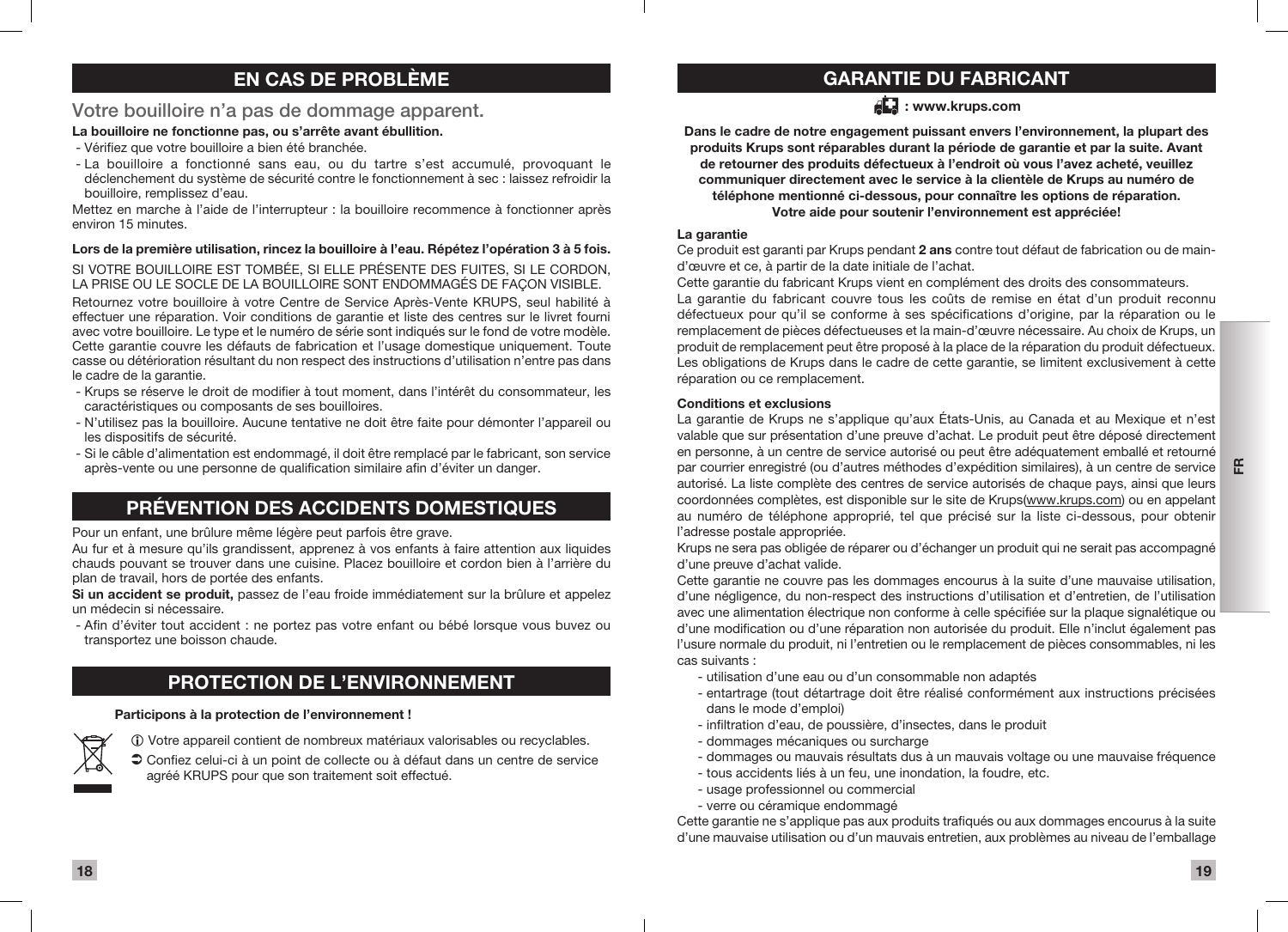effectué par son propriétaire ou d'une manutention inadéquate de la part du transporteur. La garantie du fabricant Krups ne s'applique qu'aux produits achetés et utilisés aux États-Unis, au Canada et au Mexique. En cas d'utilisation dans un autre pays que celui de l'achat :

- a) La durée de la garantie de Krups est celle du pays d'utilisation du produit, y compris dans le cas où le produit aurait été acquis dans l'un des pays listés, avec une durée de garantie différente.
- b) La garantie de Krups ne s'applique pas en cas de non-conformité du produit aux normes locales, tels que le voltage, la fréquence électrique, le type de prise électrique ou toute autre spécification locale.
- c) Le processus de réparation du produit acheté à l'extérieur du pays d'utilisation, pourrait exiger une période de réparation supérieure aux conditions locales, si le produit n'est pas vendu par Krups dans le pays d'emploi.
- d) Au cas où le produit ne serait pas réparable dans le pays d'emploi, la garantie de Krups est limitée au remplacement par un produit équivalent ou un produit alternatif de même valeur si c'est possible.

#### Droits légaux des consommateurs

Cette garantie de Krups n'affecte ni les droits légaux dont bénéficie tout consommateur, qui ne sauraient être exclus ou limités, ni les droits légaux envers le commerçant où le consommateur a acheté le produit. Cette garantie donne au consommateur des droits spécifiques et le consommateur peut par ailleurs bénéficier des droits particuliers en fonction du pays, de l'État ou de la province. Le consommateur peut faire usage de ces droits à sa discrétion exclusive.

#### Informations supplémentaires

Les accessoires, consommables et autres pièces remplaçables directement par l'utilisateur, peuvent être achetées, si elles sont disponibles localement, tel que décrit sur le site internet de Krups / www.krups.com.

| <b>CANADAI</b> | <b>GROUPE SEB</b><br><b>CANADA</b><br><b>345 Passmore Avenuel</b><br>Toronto, ON<br>M1V 3N8 | <b>MEXICO</b> | Groupe SEB<br><b>MEXICO</b><br>S.A. de C.V.<br>Goldsmith 38 Desp.<br>401 Col. Polanco<br><b>Delegacion Miguel</b><br>Hildalgo<br>11 560 Mexico D.F.<br><b>MEXICO</b> | U.S.A. | <b>GROUPE SEB USA</b><br>2121 Eden Road<br>Millville, NJ 08332 |
|----------------|---------------------------------------------------------------------------------------------|---------------|----------------------------------------------------------------------------------------------------------------------------------------------------------------------|--------|----------------------------------------------------------------|
|                | 1-800-418-3325                                                                              |               | 01800 1128325                                                                                                                                                        |        | 800-526-5377                                                   |



# ÍNDICE

 $\mathbf{m}$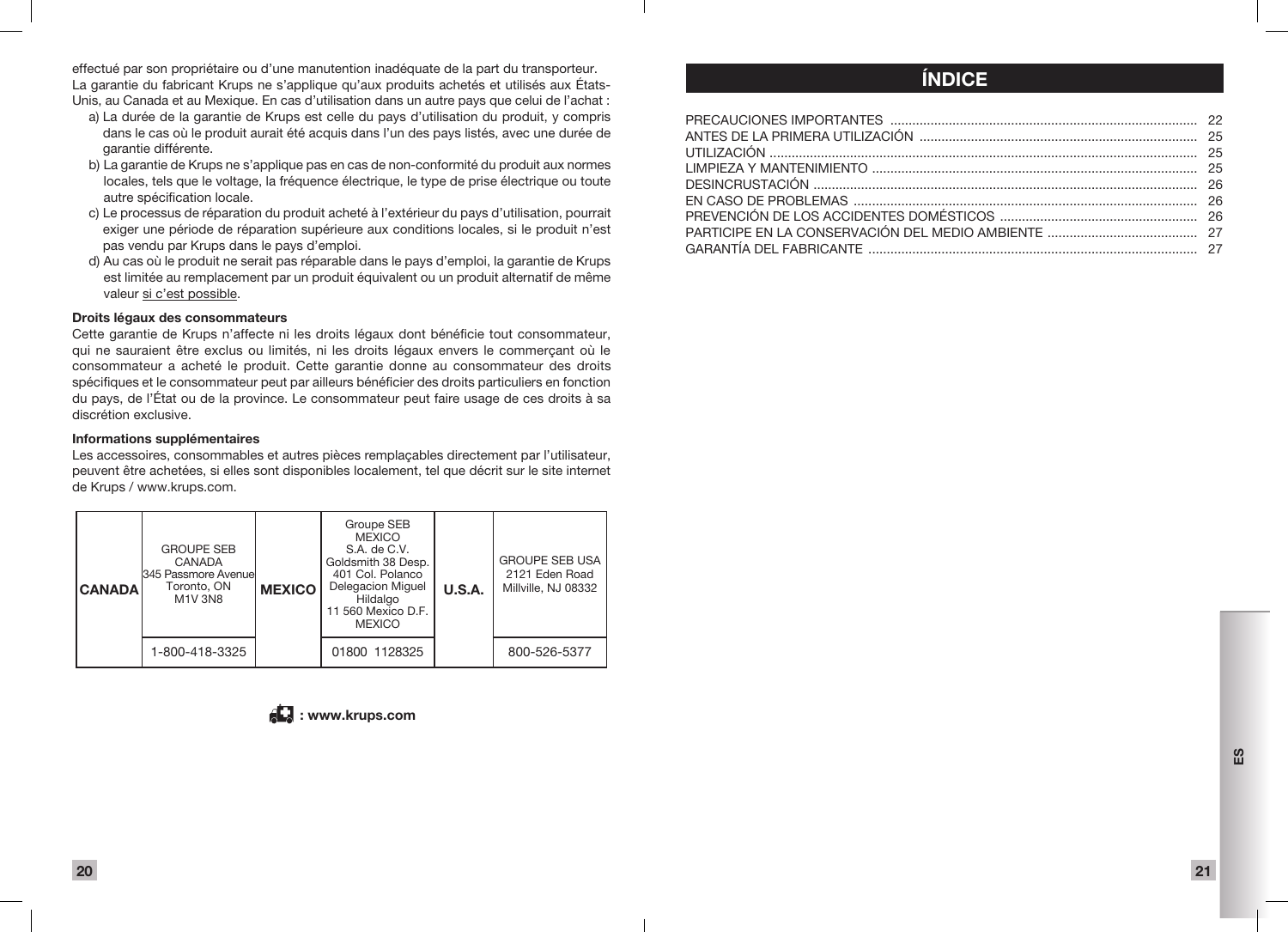# PRECAUCIONES IMPORTANTES

Al utilizar electrodomésticos, deben tomarse siempre precauciones de seguridad básicas para reducir el riesgo de incendio, descarga eléctrica y/o lesiones, como las siguientes:

Lea atentamente las instrucciones de uso antes de utilizar por primera vez el aparato y guárdelas: un uso no conforme eximiría a KRUPS de cualquier responsabilidad.

Utilice el hervidor sólo para calentar agua potable.

Asegúrese de que la tensión de alimentación indicada en la etiqueta debajo de su aparato corresponde con su instalación.

Aleje el hervidor y el cable de alimentación de cualquier fuente de calor. superficie mojada o resbaladiza y ángulos vivos.

No toque las superficies calientes. Utilice los mangos o asas del producto. Para evitar incendios, descargas eléctricas y lesiones, no sumerja el cable, los enchufes o el aparato en agua ni en ningún otro líquido.

Los aparatos que se utilicen cerca de niños deben mantenerse siempre vigilados. Mantenga la cafetera fuera del alcance de los niños.

El uso de accesorios no recomendados por Krups puede producir incendios, descargas eléctricas o lesiones.

No utilice la cafetera en exteriores.

Para desconectar el aparato, ponga el control en la posición "off" (apagado) y, a continuación, quite el enchufe de la toma de la pared. No tire del cable; en su lugar, agarre el enchufe y tire para desconectar.

No utilice la cafetera para fines distintos a los previstos.

El hervidor sólo debe utilizarse con la tapa bloqueada y la base y el filtro antical que lo acompañan.

No sumerja el aparato, la base, el cable de alimentación o el enchufe en el agua o en cualquier otro líquido.

No utilice el aparato en un cuarto de baño o cerca de una fuente de agua. No utilice el hervidor cuando tenga las manos mojadas o vaya descalzo. Procure no colocar el hervidor y su base en una superficie caliente como una placa calefactora, ni utilizarlo cerca de una flama.

Coloque el hervidor y el cable bien atrás, en la superficie de trabajo.

Desconecte inmediatamente el enchufe si constata cualquier anomalía durante el funcionamiento.

No tire del cable de alimentación para retirar el enchufe.

No deje que el cable de alimentación cuelgue del borde de una mesa o de una superficie de trabajo para evitar cualquier caída.

Esté siempre atento cuando el aparato se encuentre en funcionamiento, en particular, tenga cuidado con el vapor que sale por la boquilla, ya que 22

está muy caliente.

Tenga cuidado también, en las partes metálicas. del hervidor alcanzan una temperatura muy elevada durante el funcionamiento. Toque sólo el asa del hervidor.

No ponga la mano o el cable de alimentación sobre las partes calientes del aparato.

No deje nunca el hervidor conectado sobre su base al llenarlo o al servir el agua, durante su mantenimiento o al desplazarlo.

Utilice siempre el filtro durante los ciclos de calentamiento.

No toque nunca el filtro o la tapa cuando el agua esté hirviendo.

No abra la tapa cuando esté hirviendo el agua.

No desplace nunca el hervidor en funcionamiento.

Proteja el aparato de la humedad y de temperaturas de congelación.

No utilice el hervidor si el cable de alimentación o el enchufe están dañados. Para evitar cualquier peligro, llévelos a cambiar a un centro de servicio autorizado KRUPS.

Si su aparato está dañado o si no funciona correctamente, no lo utilice ni lo desmonte bajo ningún pretexto. Le recomendamos que lo lleve a revisar. Salvo la limpieza y la eliminación de la cal conforme a las instrucciones de uso del aparato, cualquier otra intervención en el aparato deberá realizarse en un centro autorizado KRUPS.

La garantía cubre únicamente los defectos de fabricación y el uso doméstico. Cualquier rotura o deterioro que se deba al incumplimiento de las instrucciones de uso no entrará en la garantía.

Cualquier error en la conexión anulará la garantía.

La garantía no cubre los hervidores que no funcionan o que funcional mal por no haberse realizado las operaciones de eliminación de la cal.

Desconecte el aparato si no va a utilizarlo en mucho tiempo o cuando vaya a limpiarlo.

No utilice paños abrasivos para la limpieza.

Para extraer el filtro antical, retire el hervidor de su base y deje enfriar el aparato. No retire nunca el filtro cuando el aparato esté lleno de agua caliente.

No utilice nunca otro método de eliminación de cal diferente del recomendado.

han realizado pruebas de rutina en aparatos seleccionados al azar, lo cual a Todos los aparatos están sometidos a un estricto control de calidad. Se explica los eventuales signos de uso.

Este aparato no está diseñado para ser utilizado por personas (incluidos los niños) cuyas capacidades físicas, sensoriales o mentales sean reducidas, o por personas con falta de experiencia o de conocimientos, salvo si éstas están vigiladas por una persona responsable de su seguridad o han

23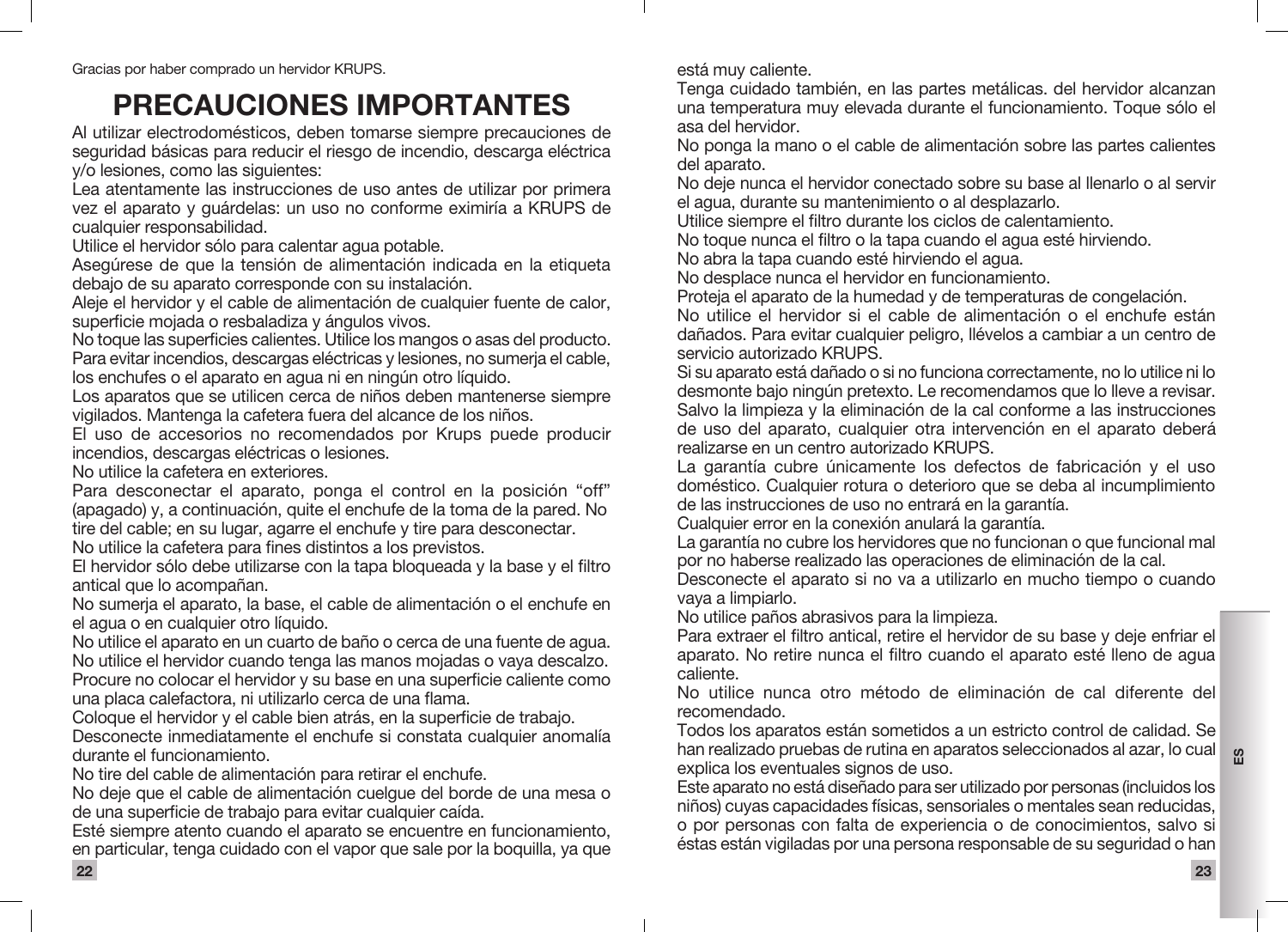recibido instrucciones relativas al uso del aparato.

Mantenga el aparato fuera del alcance de los niños.

Se recomienda vigilar a los niños para asegurarse de que no juegan con el aparato.

No ponga a funcionar el hervidor sin agua en el interior.

No llene el aparato por encima de su nivel de agua máximo, ni por debajo del nivel mínimo. Si el hervidor está demasiado lleno, el agua podría desbordarse.

Su aparato está diseñado únicamente para un uso doméstico. Éste no está diseñado para ser utilizado en los siguientes casos, que no están cubiertos por la garantía:

- En rincones de cocina reservados al personal en tiendas, oficinas y demás entornos profesionales,
- En granjas,
- Por los clientes de hoteles, moteles y demás entornos diferentes al uso doméstico,
- En hoteles.

El uso de accesorios no recomendados por el fabricante del aparato puede causar incendio, choque eléctrico o lesiones a las personas.

# CONSERVE ESTAS INSTRUCCIONES **¡ATENCIÓN!**

Este aparato es solamente para uso doméstico. Cualquier servicio salvo limpieza y mantenimiento debe realizarse por un centro de servicio autorizado Krups. Visite nuestra página de internet en: www.krupsusa.com en EUA, www.krups.ca en Canadá ó www.krups.com.mx en México. También puede contactar a su centro de servicio más cercano. Para reducir el riesgo de incendio o choque eléctrico, no desarme el aparato. Las reparaciones deberán realizarse por un centro de Servicio Autorizado Krups.

### INSTRUCCIONES ESPECIALES PARA EL CABLE DE ALIMENTACIÓN

- A. Con el aparato se suministra un cable de alimentación corto para reducir el riesgo de que alguien tropiece o se enrede accidentalmente en los pies.
- B. Están disponibles cables de alimentación más largos o extensiones eléctricas y pueden utilizarse teniendo precaución.
- C. Si se utiliza una extensión:
	- 1) las características eléctricas del cable o de la extensión deben ser al menos iguales a las del aparato.
	- 2) si el aparato es del tipo puesta a tierra, la extensión debe ser de tipo puesta a tierra y comprender 3 enchufes y
	- 3) el cable de alimentación o la extensión deben estar puestos de forma que no cuelguen de borde del plano de trabajo de la mesa para que los niños no puedan jalarlo o tropezar accidentalmente.

### ANTES DE LA PRIMERA UTILIZACIÓN

1 Retire todos los embalajes, adhesivos o accesorios varios de dentro y de fuera del aparato. 2 Ajuste la longitud del cable enrollándolo debajo de la base. Encaje el cable en la muesca. (fig 1) Tire el agua de las dos/tres primeras utilizaciones puesto que podría contener polvo. Aclare el hervidor y el filtro por separado.

### UTILIZACIÓN

#### 1 Para abrir la tapa.

Presione el sistema de bloqueo. (fig 2)

Presione el sistema de bloqueo, la tapa se levanta automáticamente. Para bloquear la tapa, presione la parte de arriba del systema de bloqueo. *Note: Este hervidor no se ha concebido para funcionar sin su tapadera; si se rompe o se pierde, póngase en contacto con su centro SAV. No reutilice el hervidor sin la tapadera.*

#### 2 Coloque la base sobre una superficie lisa, limpia y fría. *Note: El hervidor sólo debe utilizarse con la base que trae consigo y su propio filtro anti-cal.*

3 Llene el hervidor con la cantidad de agua deseada. (fig 3a y 3b) *Puede llenarlo por el pico, lo que asegura un mejor mantenimiento del filtro. Nunca llene el hervidor cuando esté en la base. No lo llene por encima del nivel máximo, ni por debajo del nivel mínimo. Si el hervidor está demasiado lleno, el agua hirviendo puede desbordarse. No lo utilice sin agua.*

*Compruebe que la tapa esté bien cerrada antes de su utilización.*

4 Coloque el hervidor en su base. conéctelo al enchufe.

### 5 Para poner el hervidor en marcha.

Presione el botón on/off situado en la parte superior o inferior del asa. (fig 4)

6 El hervidor tiene una ON/OFF luz.

### 7 El hervidor se parará automáticamente.

En cuanto el agua llegue a ebullición. Puede pararlo manualmente antes de retirarlo de su base para servir. El indicador luminoso se apagará al mismo tiempo que el agua alcanza la ebullición. Asegúrese de que el botón on/off esté en la posición off después de la ebullición y que el hervidor está parado antes de retirarlo de su base.

*No deje el agua en el hervidor después de su utilización.*

# LIMPIEZA Y MANTENIMIENTO

### Para limpiar el hervidor.

Desconéctelo.

Déjelo enfriar y límpielo con una esponja húmeda.

 $\mathbf{m}$ *Nunca sumerja el hervidor, su base, el cable o el enchufe en agua: las conexiones eléctricas o el interruptor no deben estar en contacto con el agua. No utilice estropajos abrasivos.*

# Para limpiar el filtro. (fig 5)

El filtro extraíble está formado por una tela que retiene las partículas de cal e impide que caigan en la taza durante el vertido. Este filtro no trata y no elimina la cal del agua. Preserva todas las cualidades del agua. Con agua muy calcárea, el filtro se satura rápidamente (de 10 a 15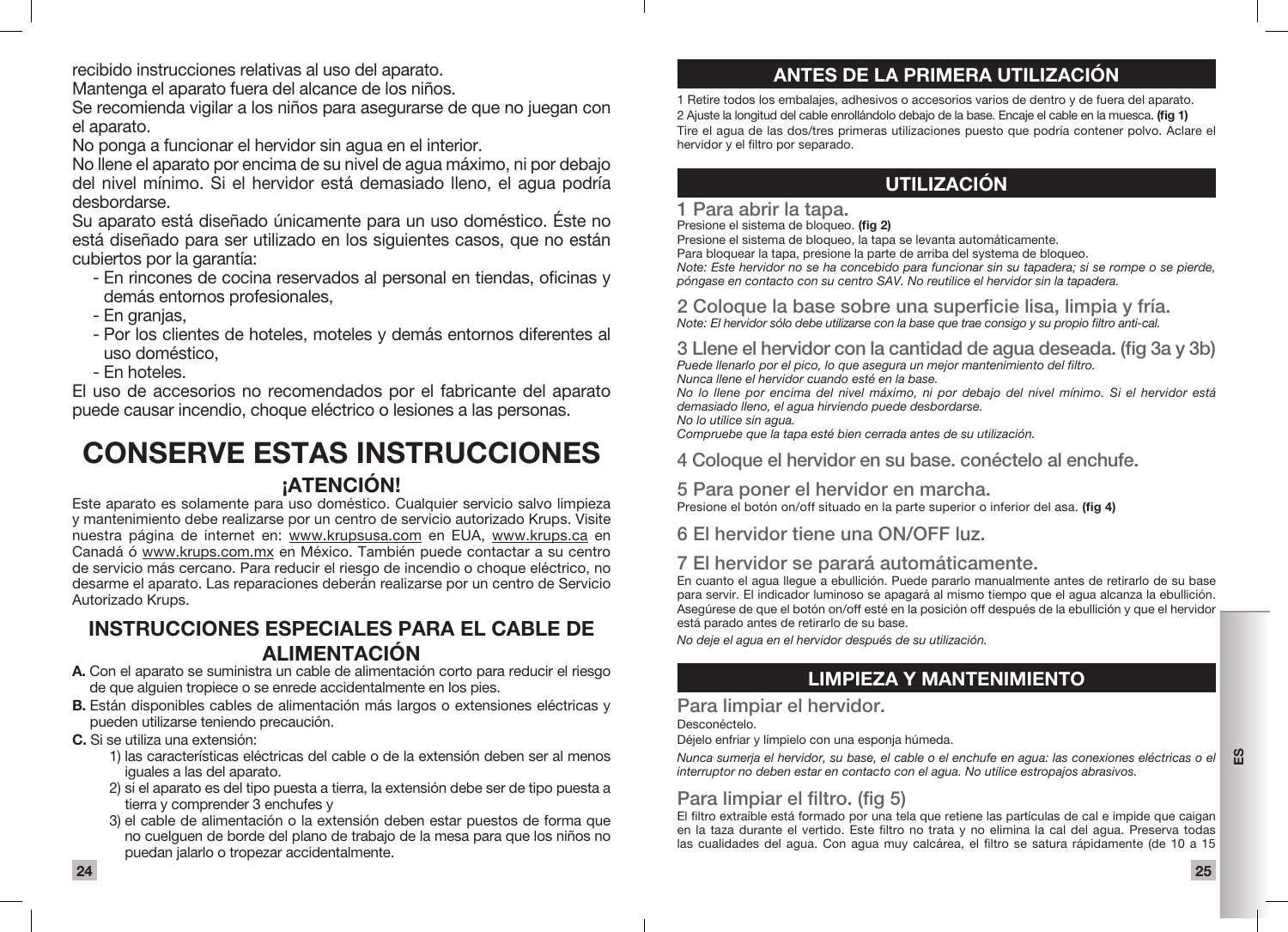utilizaciones). Es importante limpiarlo regularmente. Si está húmedo, pasarlo por el agua, si está seco, cepillarlo suavemente. Algunas veces, la cal no se desprende: realizar una desincrustación.

# DESINCRUSTACIÓN

Desincruste regularmente, preferentemente al menos 1 vez/mes, más a menudo si el agua es muy calcárea.

#### Para desincrustar el hervidor:

Utilice vinagre blanco de 8° del comercio:

- llene el hervidor con 1/2 l de vinagre,
- deje actuar 1 hora en frío.

#### Ácido cítrico:

- deje hervir 1/2 l de agua,
- añada 25 g de ácido cítrico, deje actuar 15 min.

Vacíe el hervidor y aclárelo 5 o 6 veces. Repita la operación si fuera necesario.

#### Para desincrustar el filtro:

Ponga en remojo el filtro en vinagre blanco o ácido cítrico diluido. *Sólo utilice el método de desincrustación recomendado.*

# EN CASO DE PROBLEMAS

### El hervidor no presenta ningún daño visible.

#### El hervidor no funciona, o se para antes de la ebullición.

- Compruebe que el hervidor está bien conectado.
- El hervidor ha funcionado sin agua, o se ha acumulado cal, provocando que se active el sistema de seguridad contra el funcionamiento en seco: deje enfriar el hervidor, llénelo de agua.

Póngalo en marcha con el interruptor: el hervidor empezará a funcionar de nuevo después de aproximadamente 15 minutos.

#### Tire el agua de las 3 a 5 primeras utilizaciones.

SI EL HERVIDOR SE HA CAÍDO O EXISTEN FUGAS, SI EL CABLE, EL ENCHUFE O LA BASE DEL HERVIDOR ESTÁN DA—ADOS DE MANERA VISIBLE.

Devuelva el hervidor al Servicio Técnico Postventa Autorizado Krups, el único capacitado para realizar una reparación. Ver condiciones de garantía y la lista de los centros en el folleto suministrado con el hervidor. El tipo y el número de serie están indicados en la base de su modelo. Esta garantía cubre únicamente los defectos de uso doméstico. Cualquier rotura o deterioro que se produjera por no cumplir las instrucciones de utilización no se incluirá en el marco de la garantía.

- Krups se reserva el derecho de modificar en cualquier momento, en interés del consumidor, las características o componentes de sus hervidores.
- No utilice el hervidor. No debe intentar desmontar el aparato o los dispositivos de seguridad.
- Si el cable de alimentación está dañado, el fabricante, el servicio postventa o una persona con una cualificación similar deberá sustituirlo para evitar cualquier peligro.

# PREVENCIÓN DE LOS ACCIDENTES DOMÉSTICOS

#### Para un niño, una quemadura incluso superficial puede ser muy grave.

A medida que crecen, enséñelos a prestar atención a los líquidos calientes que puede haber en una cocina. Coloque el hervidor y el cable en la parte posterior de la superficie de trabajo, fuera del alcance de los niños.

Si se produjera un accidente, pase la quemadura inmediatamente por agua fría y llame a un médico si fuera necesario.

 - Para evitar cualquier accidente: no lleve en brazos a un niño o un bebé cuando beba o transporte una bebida caliente.

### DESECHO DEL HERVIDOR

#### ¡¡Participe en la conservación del medio ambiente!!



- $\Omega$  Su electrodoméstico contiene materiales recuperables y/o reciclables.
- A → D Entréguelo al final de su vida útil, en un Centro de Acopio Específico o en uno de nuestros Servicios Oficiales Post Venta donde será tratado de forma adecuada.

# GARANTÍA DEL FABRICANTE

### $AT:$  www.krups.com

Comprometidos fuertemente con el medio ambiente, la mayoría de los productos Krups son reparables durante y posteriormente al periodo de garantía, Antes de regresar cualquier producto al sitio de venta, por favor llame directamente a servicios al consumidor de Krups, para conocer las opciones de reparación, al número indicado abajo. Apreciamos su ayuda para preservar el medio ambiente!

#### Garantía

Krups garantiza este producto por 2 años contra cualquier defecto de fabricación tanto en materiales como en mano de obra, a partir de la fecha de compra.

La garantía del fabricante Krups, es un beneficio extra que no afecta los derechos legales del consumidor.

La garantía Krups cubrirá todos los gastos relacionados con la reparación de los productos defectuosos hasta que cumplan con sus especificaciones originales, mediante la reparación o reemplazo de cualquier pieza defectuosa y la mano de obra necesaria para ello. A criterio de Krups, en lugar de la reparación, podría hacer cambio de producto. Incluyendo los gastos de transportación en México razonablemente erogados para el cumplimiento de esta garantía, exclusivamente para aquellos sitios donde no se cuente con un centro de servicio autorizado. La única obligación de Krups y su exclusiva determinación bajo esta garantía se limita a la reparación o reemplazo del producto.

#### Condiciones y exclusiones

La garantía Krups, aplica solamente en Estados Unidos de Norteamérica, Canadá y México, y serà válida solamente con la presentación del comprobante de compra. El producto puede ser llevado directamente a un centro de servicio autorizado, o debidamente empacado y devuelto, mediante servicio de mensajería autorizada (o servicio de paquetería equivalente), al centro de servicio autorizado de Krups. Detalles y dirección completa de los centros de servicio autorizados de cada país, se encuentran listados en la dirección electrónica de Krups (www. krups.com) o bien llamando al nùmero telefónico de cada país indicado abajo, para solicitar la dirección correspondiente.

Krups no está obligado a reparar o reemplazar ningún producto el cual no sea acompañado de su comprobante de compra.

Esta garantía no cubre ningún daño que pudiera ocurrir como resultado de mal uso, negligencia, o no haber seguido las instrucciones de uso establecidas por Krups, uso de corriente o voltaje diferente al indicado en el producto, o una modificación o reparación no autorizada del mismo.